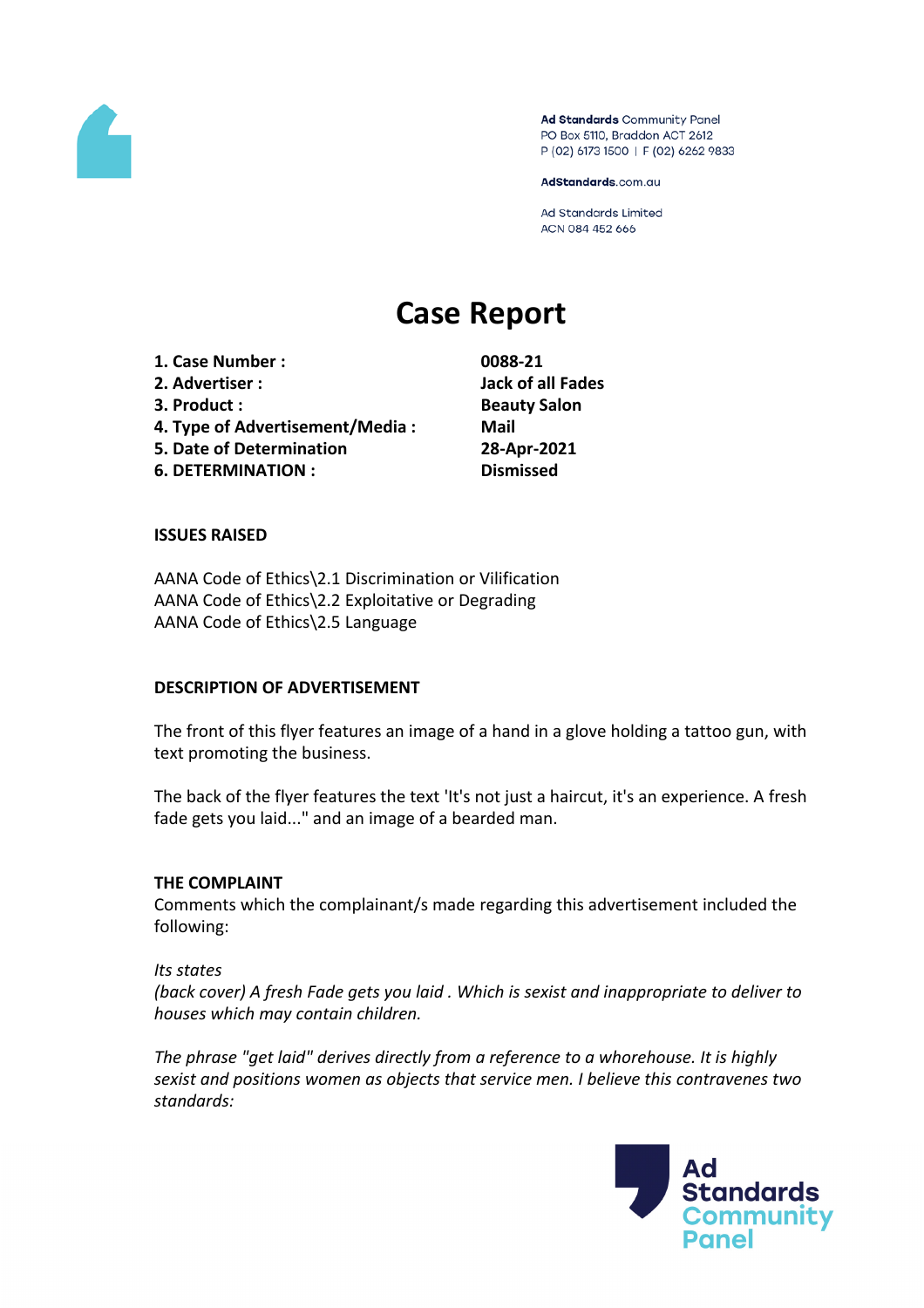

*2.1 Advertising shall not portray people or depict material in a way which discriminates against or vilifies a person or section of the community on account of race, ethnicity, nationality, gender, age, sexual orientation, religion, disability, mental illness or political belief.*

*2.2 Advertising shall not employ sexual appeal: (b) in a manner which is exploitative or degrading of any individual or group of people.*

# **THE ADVERTISER'S RESPONSE**

Comments which the advertiser made in response to the complainant/s regarding this advertisement include the following:

*The following letter addresses the complaint made against Jack Of All Fades for a light-hearted and humorous by-line 'fresh fade gets you laid' (found in small size 12 print at the bottom of the back of an A5 flyer).*

*Firstly, I wrote this by-line and I am a female. I choose to include this comical quote (that I have read numerous times on other marketing material for barbers) because it represents the light-hearted and fun nature our shop represents. This comment does not sexually vilify, discriminate or objectify any particular group as accused.*

*Our team at Jack Of All Fades stands for equality, advocates an accepting and fun experience and promotes the strength of women in management roles within the business.*

- *• One of our two owners is female.*
- *• Our head barber and staff manager is female.*
- *• 50% of our barbers are female.*
- *• We have been frequently featured on the International Female Barber Association advocating female roles in a male dominated industry.*

*As females with children ourselves, none of our team took offense to the by-line and all commended its light-hearted and humorous nature.*

*In blatant contrast to the complaint, feedback from our clients in store and on social media (many of which are female) have highly commended our humorous commentary on posts as classy representations of consumer-based advertising that demands an aspect of entertainment within contemporary marketing strategies.*

*To be explicitly clear:*

- *• The comment was light-hearted and humorous.*
- *• The comment did not specify any gender.*
- *• The comment therefore does not objectify any particular gender as accused.*
- *• The comment did not employ overtly offensive sexual content as accused, simply lighthearted innuendo.*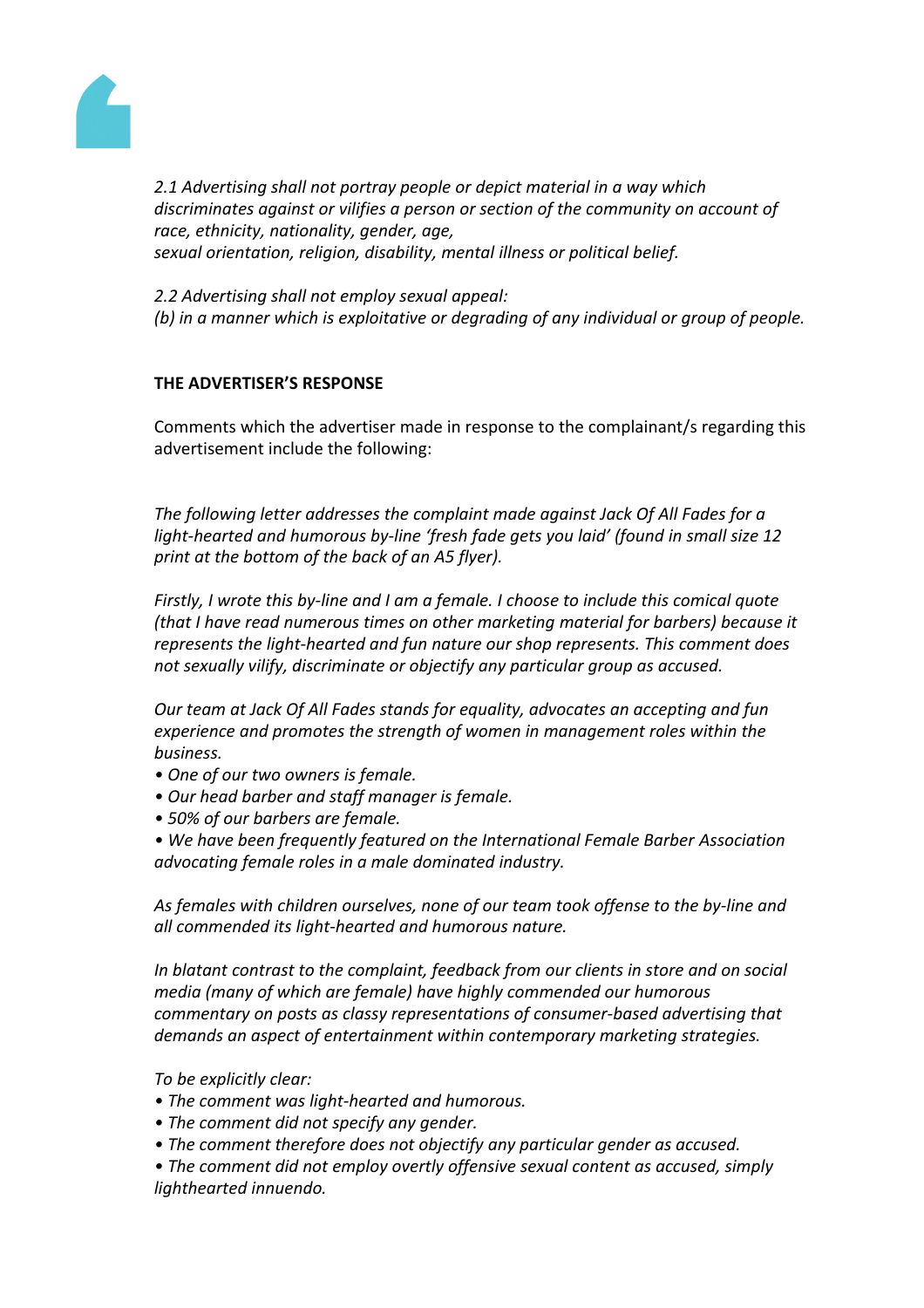

*•The comment did not contain directly offensive wording or meaning as implied by the complaint. Commentary such as 'when you come to our shop for a haircut you will look so good you are guaranteed to have sex with any female you want' would warrant such a complaint, however, this is was not our selected wording, meaning or intention.* 

- *• The comment was not intended to rouse offense.*
- *• The comment would not rouse offense from almost all other members of the general public.*
- *• The concern of the complaint is gravely inflated.*

*Considering the above, we overtly reject this light-hearted and humorous advertising byline (found in small size 12 print at the bottom of back side of an A5 flyer) could be of considerable enough offense to a child to warrant a complain.*

*Jack Of All Fades promotes a fun and friendly environment, provides father and son packages for a shared family experience, offers free pop-tops and confectionary for all children, has a chessboard in the waiting area to encourage mothers to come down and interact with their children while waiting amongst other business strategies that reinforce our core family values. We welcome and encourage you down to the shop to see the above in action.*

*We may suggest these complaints are be better directed elsewhere, considering a neighbouring barber and tattoo shop Against The Grain Scarborough prominently displays 'tattoos are for scumbags and sluts' in large bold print across their barber uniforms and distributed marketing material (which we personally find distasteful). We hope our family friendly, welcoming workplace environment has not been mistaken for theirs. We do not wish to be tarnished with the same brush as our opposing business models clearly do not align.*

*Feel free to contact myself or any of our management staff for that matter, if further clarification is required. Again, we are astonished to be advised of such a complaint, and very much look forward to hearing the issue has been assessed and dismissed.*

# **THE DETERMINATION**

The Ad Standards Community Panel (the Panel) considered whether this advertisement breaches Section 2 of the AANA Code of Ethics (the Code).

The Panel noted the complainants' concerns that the advertisement is sexist and positions women as objects that service men.

The Panel viewed the advertisement and noted the advertiser's response.

**Section 2.1: Advertising or Marketing Communication shall not portray people or depict material in a way which discriminates against or vilifies a person or section of**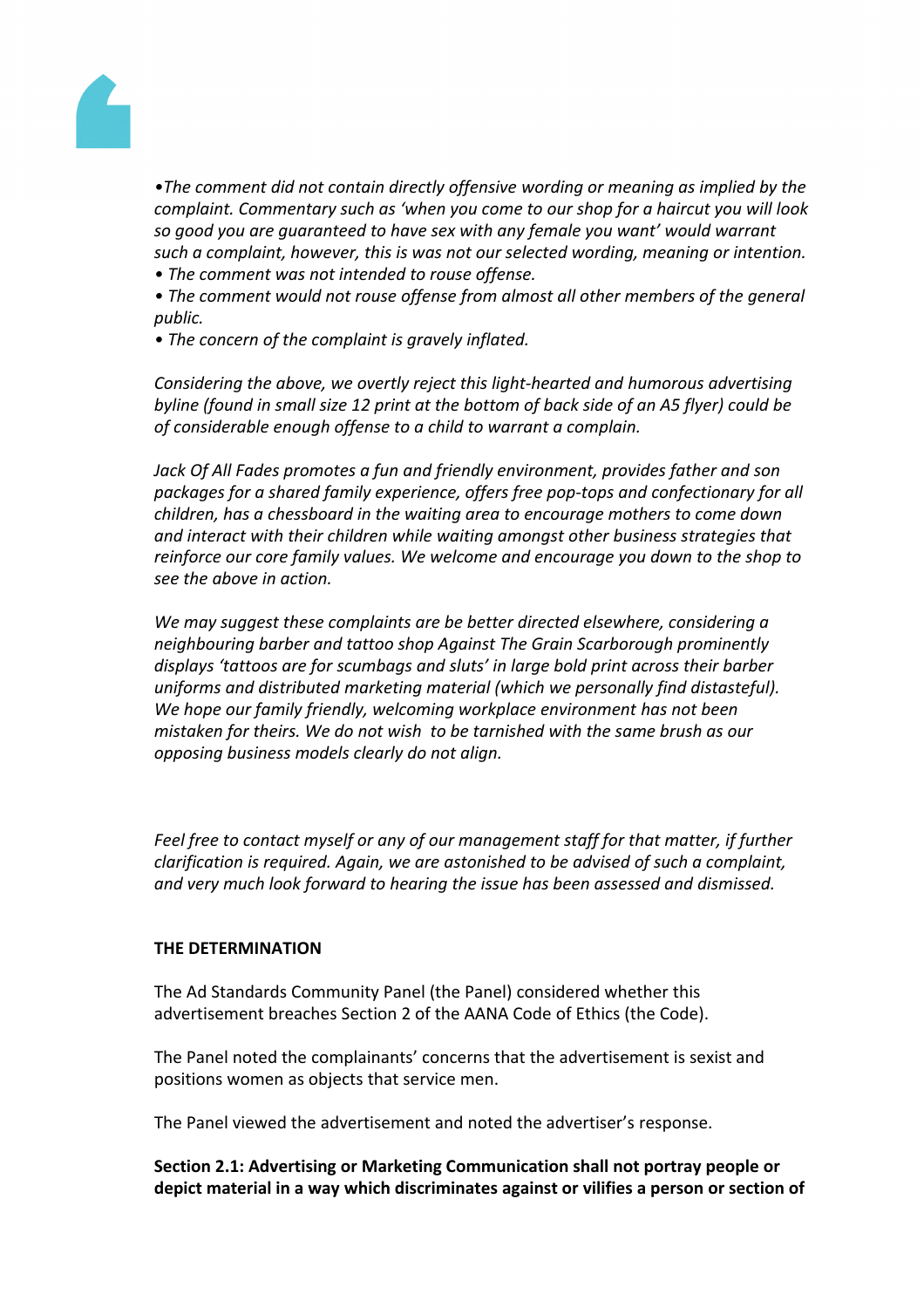

# **the community on account of race, ethnicity, nationality, gender, age, sexual preference, religion, disability, mental illness or political belief.**

The Panel noted the AANA Practice Note which provides guidance on the meaning of: Discrimination - unfair or less favourable treatment Vilification - humiliates, intimidates, incites hatred, contempt or ridicule Gender - male, female or trans-gender characteristics.

# **Does the advertisement portray material in a way which discriminates against or vilifies a person on account of gender?**

The Panel noted a complainant's concern that the phrase 'get laid' derives from a reference to a whorehouse. The Panel noted that the advertisement itself makes no reference to a whorehouse.

The Panel noted that the advertisement makes no reference to men or women, and considered that either gender could get a 'fade' haircut.

The Panel considered therefore that the advertisement could not be discriminatory or vilifying to either gender, as no gender is referred to in the advertisement.

Further, the Panel considered that the suggestion that a haircut may lead to sexual success is not humiliating or intimidating and does not incite hatred, contempt or ridicule.

## **Section 2.1 conclusion**

Finding that the advertisement did not portray material in a way which discriminates against or vilifies a person or section of the community on account of gender, the Panel determined that the advertisement did not breach Section 2.1 of the Code.

# **Section 2.2: Advertising or marketing communications should not employ sexual appeal in a manner which is exploitative or degrading of any individual or group of people.**

The Panel noted the AANA Practice Note which provides guidance on the meaning of the terms exploitative and degrading:

Exploitative - (a) taking advantage of the sexual appeal of a person, or group of people, by depicting them as objects or commodities; or (b) focussing on their body parts where this bears no direct relevance to the product or service being advertised. Degrading – lowering in character or quality a person or group of people.

## **Does the advertisement use sexual appeal?**

The Panel noted that while the advertisement makes reference to 'getting laid', the advertisement imagery contains no sexual appeal and the Panel considered that most